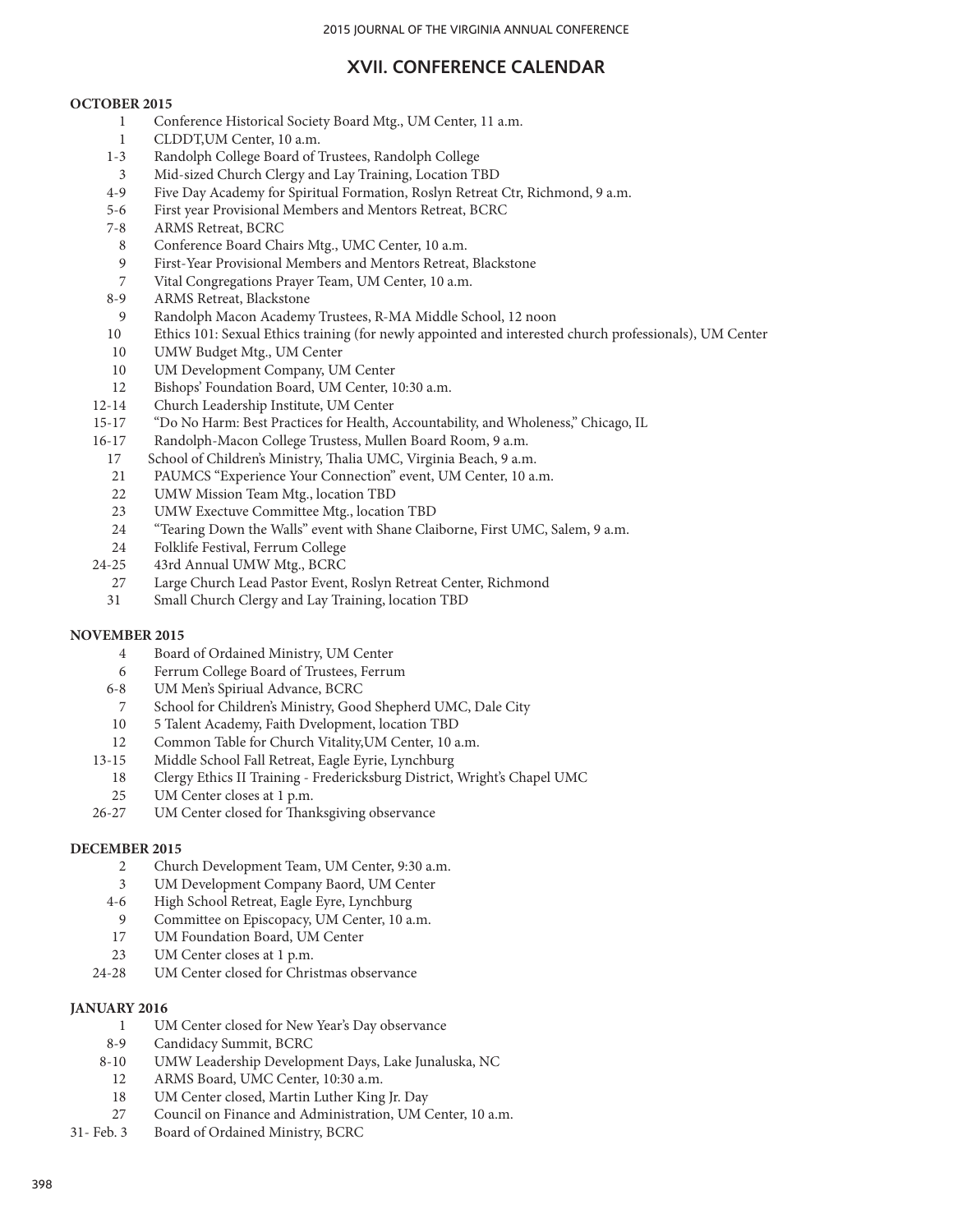### **FEBRUARY 2016**

- 1 Deadline for Conference Benevolence Grants
- 4 UM Day at the General Assembly, Richmond
- 4-6 CCYM Spring Mtg., Eagle Eyrie, Lynchburg<br>4-6 Randolph College Board of Trustees, Randol
- Randolph College Board of Trustees, Randolph College
- 18 Clergy Ethics II Training Harrisonburg District, Dayton UMC
- 19 Randolph-Macon College Trustees, Mullen Board Room, 9 a.m.
- 25 CLDDT, UM Center, 10 a.m.
- 28- Mar 2 Board of Ordained Ministry Meeting, BCRC

### **MARCH 2016**

- <sup>1</sup> 5 Talent Academy, Worship, location TBD 3 UMW Mission Team Mtg., location TBD
- 
- 4 Deadline to submit for *2016 Book of Reports*
- 4 Deadline to submit resolutions for 2016 Annual Conference Session
- 4-5 UMW Executive Committee Mtg., location TBD
- 
- <sup>5</sup> Conference Historical Society, UM Center, 10:30 a.m. 7 Randolph-Macon Academy Trustees, R-MA Middle School, 12 noon 9 ARMS Board, UM Center, 10:30 a.m.
- 
- 12 UM Men's Spring Training Event, location TBD
- 24 CLDDT, UM Center, 10 a.m.
- 24 UM Center closes 1 p.m.
- 25 UM Center closed for Good Friday observance
- 30 Council on Finance and Administration, UM Center, 10 a.m.
- 31 Common Table for Church Vitality Mtg., UM Center, 10 a.m.

# **APRIL 2016**

- 21 Clergy Ethics II Training Roanoke District, Thrasher Memorial UMC
- 29-30 Randolph-Macon College Trustees Mtg., Mullen Board Room, 9 a.m.
- 29- May 1 UMW Spiritual Life Retreat, BCRC

# **MAY 2016**

- 3-4 Provisional Members Residency Event, BCRC
- 6 Ferrum College Trustees, Ferrum
- 5-7 Randolph College Board of Trustee, Randolph College 7 Ferrum College Commencement
- 
- 10-20 General Conference, Portland, OR
- 10-20 UMW General Conference, Portland, WA
- 11 ARMS Board, UM Center, 10:30 a.m.
- 15 Randolph College Commencement
- 25-29 HARAMBEE!, Rust College, Holly Springs, MI
- 26- Jun 3 Licensing School, Virginia Wesleyan College
	- 27 UM Center closes at 1 p.m.
	- 28 Randolph-Macon College Commencement, 10 a.m.
	- 28 Randolph-Macon Academy Commencement, 10 a.m.
	- 30 UM Center closed, Memorial Day observance

# **JUNE 2016**

- 3-5 UMW SEJ Quandrennial Mtg., Charleston, SC
- 11 UMW Day at Ferrum College<br>17-19 Virginia Annual Conference.
- Virginia Annual Conference, Berglund Center, Roanoke
- 18 UMW Breakfast at Annual Conference
- 27 Randolph-Macon Academy Trustees, R-MA Middle School, 12 noon

# **JULY 2016**

- 
- 1 UM Center closes at 1 p.m.<br>4 UM Center closed for Independence Day observance
- 8-9 Candidacy Summit, BCRC
- 19-20 Provisional Members Residency event, BCRC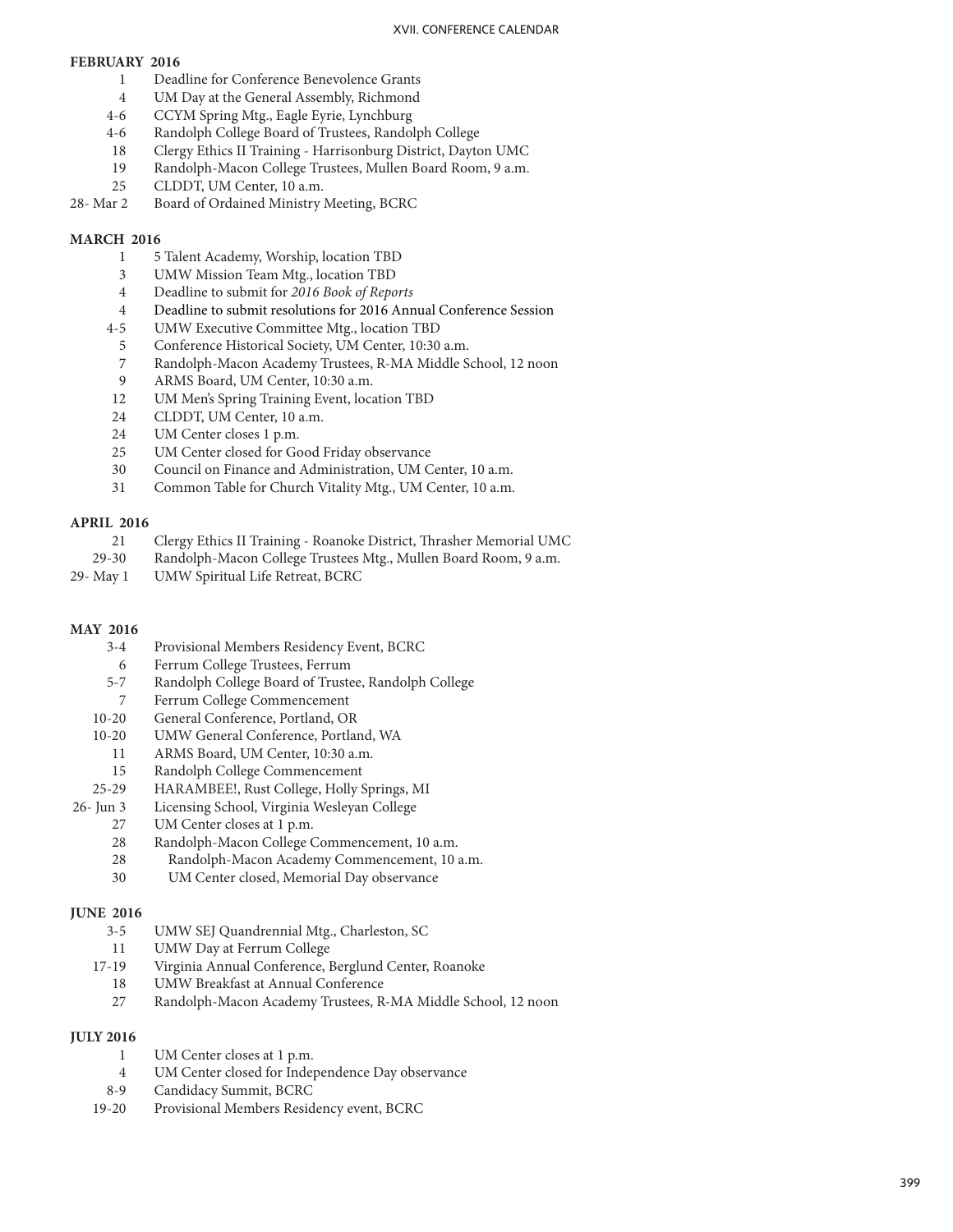#### **AUGUST 2016**

1 Deadline for Special/Sustaining Program Grant applications

#### **SEPTEMBER 2016**

- 2 UM Center closes at 1 p.m.
- 5 UM Center closed for Labor Day observance
- 22 Common Table for Church Vitality, UM Center, 10 a.m.

### **OCTOBER 2016**

- 4 5 Talent Academy featuring Any Crouch, locations TBD, 9 a.m.
- CLDDT, UM Center, 10 a.m.
- 13 Conference Board Chair Mtg., UM Center, 10 a.m.
- 24 Randolph-Macon Academy Trustees, R-MA Middle School, 12 noon

#### **NOVEMBER 2016**

- 10 Common Table for Church Vitality, UM Center, 10 a.m.
- 23 UM Center closes at 1 p.m.
- 26-27 UM Center closed, Thanksgiving observance

#### **DECEMBER 2016**

- 23 UM Center closes at 1 p.m.
- 26 UM Center closed for Christmas observance

# **ABBREVIATIONS USED IN CALENDAR**

- BCRC Blackstone Conference and Retreat Center
- BOM Board of Ordained Ministry
- CFA Council on Finance and Administration
- CLDDT Conference Leadership Discovery and Development Team
	- RMC Randolph Macon College
	- SoSA Society of Saint Andrew
	- TBD To Be Determined
- UMC United Methodist Church
- UM Men United Methodist Men
- UMW United Methodist Women
- UM Center Virginia United Methodist Center in Glen Allen
- VCC Virginia Council of Churches
- VUMPI Virginia United Methodist Pensions, Inc.